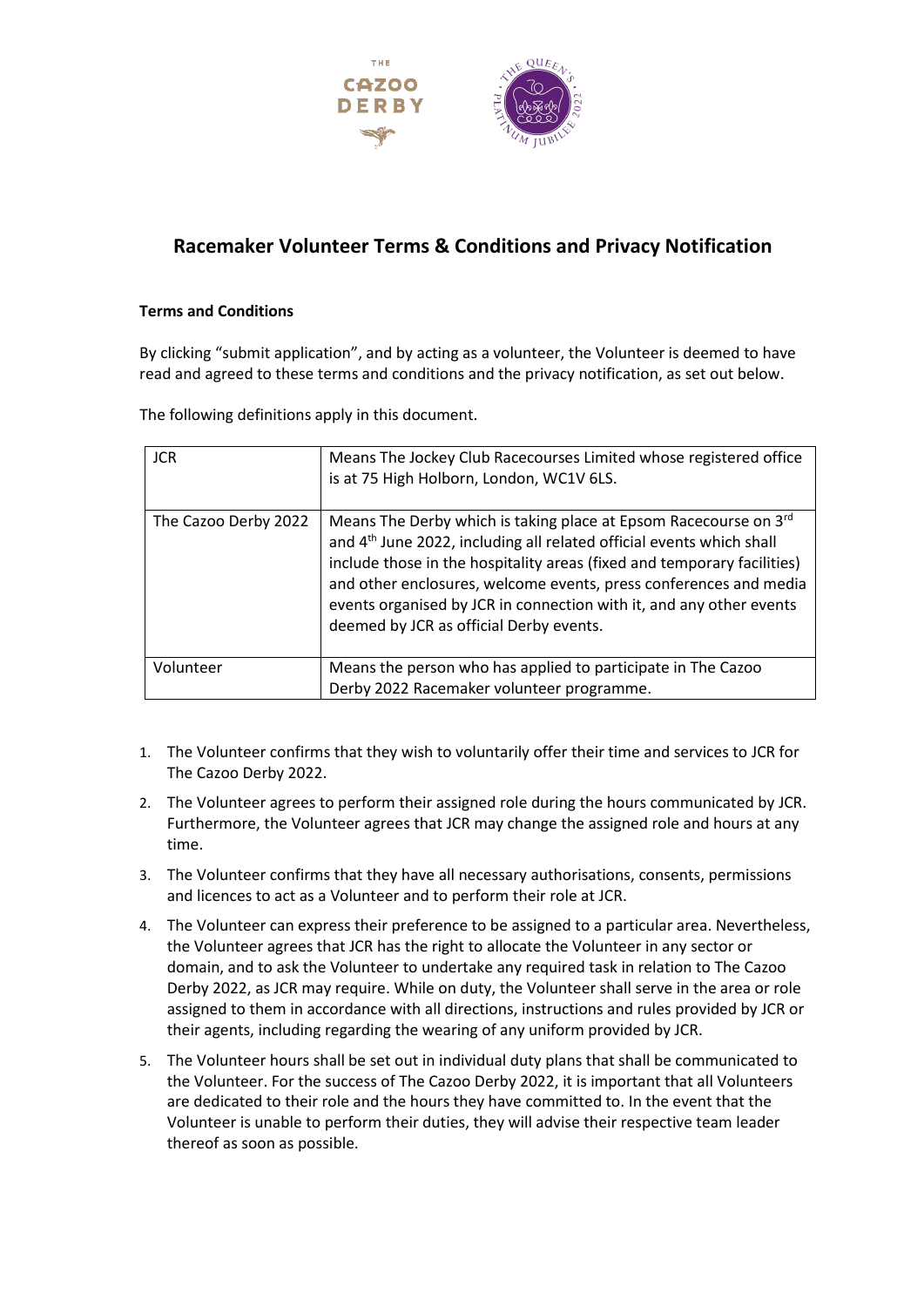

- 6. The Volunteer confirms that these Volunteer Terms & Conditions, and the Volunteer's contribution to the organisation of The Cazoo Derby 2022, are not intended to create any employment relationship now or at any time in the future and that at no stage will the Volunteer be, or deemed to be an employee or worker of JCR.
- 7. The Volunteer agrees that they are not entitled to any compensation or salary from JCR for providing their time and/or services and performing their role. The performance of their duties does not automatically entitle them to view the races of The Cazoo Derby 2022. Unless agreed in advance and in writing with JCR, the Volunteer shall be responsible for their own expenses and costs and JCR shall have no obligation to reimburse the Volunteer for any such expenses and/or costs and accepts no liability in connection therewith.
- 8. JCR will provide a group accident insurance and/or a liability insurance for cases of personal injury caused by accident during the performance of their functions. The Volunteer confirms that they are not entitled to any other claim for insurance or other cover from JCR in relation to their participation as a Volunteer.
- 9. The Volunteer confirms to strictly observe the strictest level of confidentiality towards JCR regarding any information or facts that they come into contact with or receives which may concern JCR and/or the organisation of the The Cazoo Derby 2022 and agrees not to disclose to any third party any such information or facts nor use them in any way other than for the purposes of fulfilling their role. In particular, the Volunteer acknowledges and accepts to treat all information, personal data or facts with the utmost discretion and shall not publish them on any social media, sharing, remote cloud storage and/or similar web services of any kind (e.g. Dropbox, Facebook, etc.). This duty of confidentiality shall continue to apply notwithstanding the expiry or termination of the Volunteer's participation in The Cazoo Derby 2022.
- 10. When fulfilling their role, the Volunteer confirms that they will adhere to all of JCR' policies and procedures, circulars and announcements as may be currently applicable to its staff and as relevant to the Volunteer's role (including but not limited to accreditation, safety and security procedures, use of communications equipment and commercial restrictions, as well as any JCR communication policy including social media guidelines, etc.).
- 11. The Volunteer agrees that whilst undertaking their role at The Cazoo Derby 2022 they may be photographed, filmed and recorded by any available method for recording images and sound and that such recordings and other reproductions may be used and/or exploited in whole or in part by JCR (and its licensees and/or assignees) for whatever purpose by any and all means via any and all current and/or future media throughout the world in perpetuity and without restriction. Furthermore, the Volunteer consents and grants to JCR (and its licensees and/or assignees) all permissions, consents and waivers necessary to enable JCR (and its licensees and/or assignees) to use, exploit, license and/or sub-license their appearance and/or voice as embodied in any such recordings and/or other reproductions in any manner and in any and all current and/or future media throughout the world in perpetuity and without restriction (including the waiver of any and all image, personality, appearance or similar rights under any applicable laws). The Volunteer agrees that they shall not assert any claim to use, sell or exploit any of the rights granted to JCR (and its licensees and/or assignees) pursuant to this clause for any reason whatsoever. The Volunteer acknowledges and confirms that JCR (and its licensees and/or assignees) shall be entitled, itself or using third parties, to edit, copy, add to, take from or adapt the recordings and/or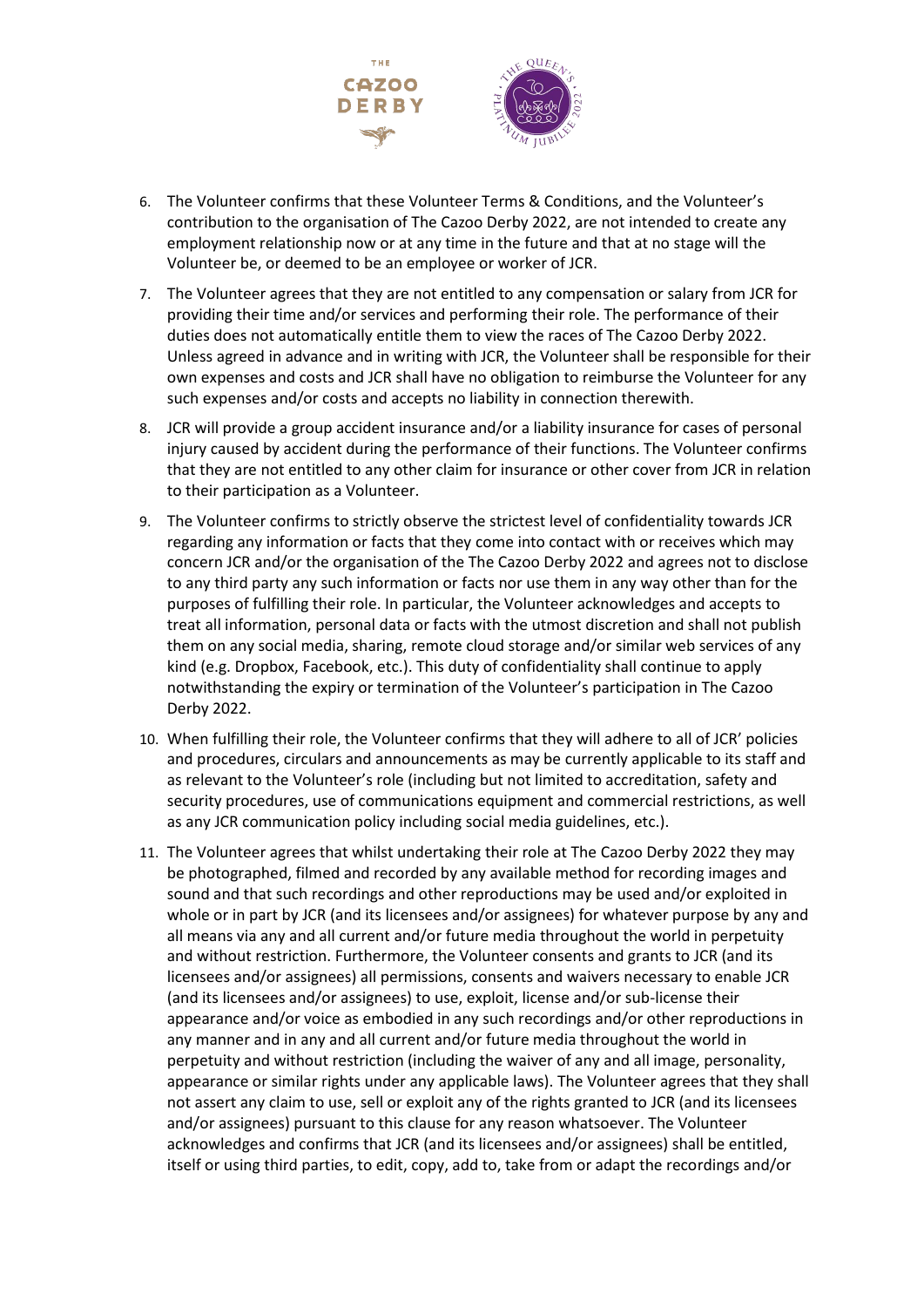

other reproductions of their appearance and/or voice as embodied any such recordings and/or other reproductions in connection with the presentation of The Cazoo Derby 2022 as JCR (and its licensees and/or assignees) sees fit.

- 12. The Volunteer confirms that they shall not engage (either by themselves or through any third party) in any marketing, advertising, trading, promotional or any other activities that may create an association (corporate, commercial, sponsorship, endorsement or otherwise) between the Volunteer or a third party with The Cazoo Derby 2022 without the prior written approval of JCR. The Volunteer agrees to undertake any step, act or task, upon reasonable instruction by JCR, to bring to an end any form of marketing, advertising, trading or promotional activity that may breach this term.
- 13. The Volunteer confirms that they will not use any marks, including but not limited to trade or service marks, word marks, logos, or other, where such marks (a) belong to JCR (b) are confusingly similar to such JCR marks, or (c) take advantage or damage the distinctiveness or reputation of such JCR marks, and will not make any references, direct and/or indirect, to JCR or any of JCR's events and/or activities, unless the prior written approval of JCR has been obtained.
- 14. The Volunteer confirms that they will not record, use and/or transmit any sound, image and/or description of the event, including any musical performances, without the prior approval of JCR. Furthermore, the Volunteer agrees that they will not approach any jockeys, owners, trainers or VIPs to take pictures with, unless expressly authorised by JCR, and will strictly adhere to any social media guidelines communicated by JCR.
- 15. The Volunteer agrees that they will not sell nor attempt to sell any items that they receive from JCR, including those items the Volunteer receives as part of any uniform. The Volunteer also agrees that they will not wear or otherwise display the logo, symbol, trade mark, brand name or copyright work of a third party whilst wearing the uniform supplied to the Volunteer by JCR where such display would amount to advertising or promotion of the third party without the explicit consent of JCR.
- 16. JCR and the Volunteer acknowledge and agree that either JCR or the Volunteer may terminate the Volunteer's participation in The Cazoo Derby 2022 at any time with immediate effect, however each party shall endeavour to provide the other party with reasonable notice of any such termination.
- 17. Upon termination of the Volunteer's participation in The Cazoo Derby 2022, the Volunteer confirms that they will return to JCR any and all documents and/or materials received for the purposes of performing their role. The only exception to this may be any uniform which may be provided to the Volunteer, which shall be advised to the Volunteer on a case by case basis.
- 18. The Volunteer acknowledges and agrees that JCR may change these terms at any time. The Volunteer shall be notified of any and all changes via email as per the address provided during their application.

## **Privacy Notification**

1. You are agreeing to provide personal data to JCR via the volunteer portal.